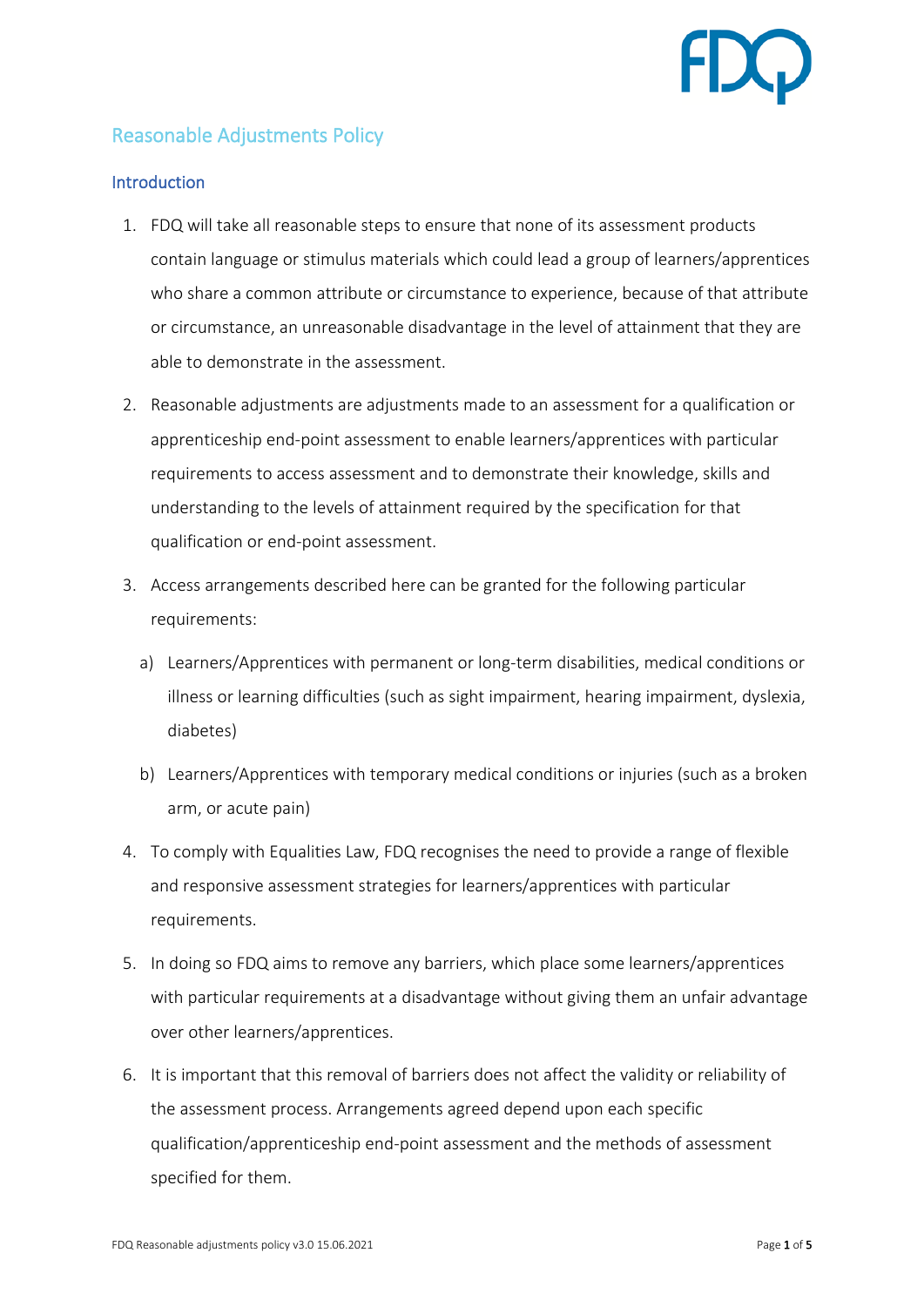

- 7. FDQ will not allow a reasonable adjustment if it affects the direct attributes that are the focus of the assessment or challenges the integrity of the qualification/apprenticeship end-point assessment.
- 8. FDQ requires supporting evidence for all requests for reasonable adjustments. Depending on the reason for the request, evidence may include medical records or letters from a doctor or healthcare professional.
- 9. In making a reasonable adjustment for learners/apprentices the following principles must be taken into account:
	- a) The Learner/Apprentice must not be given an unfair advantage, e.g. invalidating assessment requirements
	- b) Any arrangements made will be determined according to the individual learner's/apprentice's particular requirements
	- c) Any arrangements which have been made must not in any way mislead users of the qualification certificate / end-point assessment results record about what the learner/apprentice has achieved
	- d) Any reasonable adjustments made must not compromise the assessment's integrity and must maintain the relevance, validity, reliability and comparability of assessment
	- e) The Learner's/Apprentice's normal method of working must be taken into account.

## Requests for reasonable adjustments for qualifications

- 10. Requests for reasonable adjustments must be agreed before the assessment. For FDQ qualifications requests should be made at least 15 days before any qualification assessments, and in accordance with any additional specific requirements in the qualification handbook.
- 11. FDQ recognises there are some circumstances (such as injury or sudden onset of illness) which will require requests for reasonable adjustments to be made in a shorter period of time.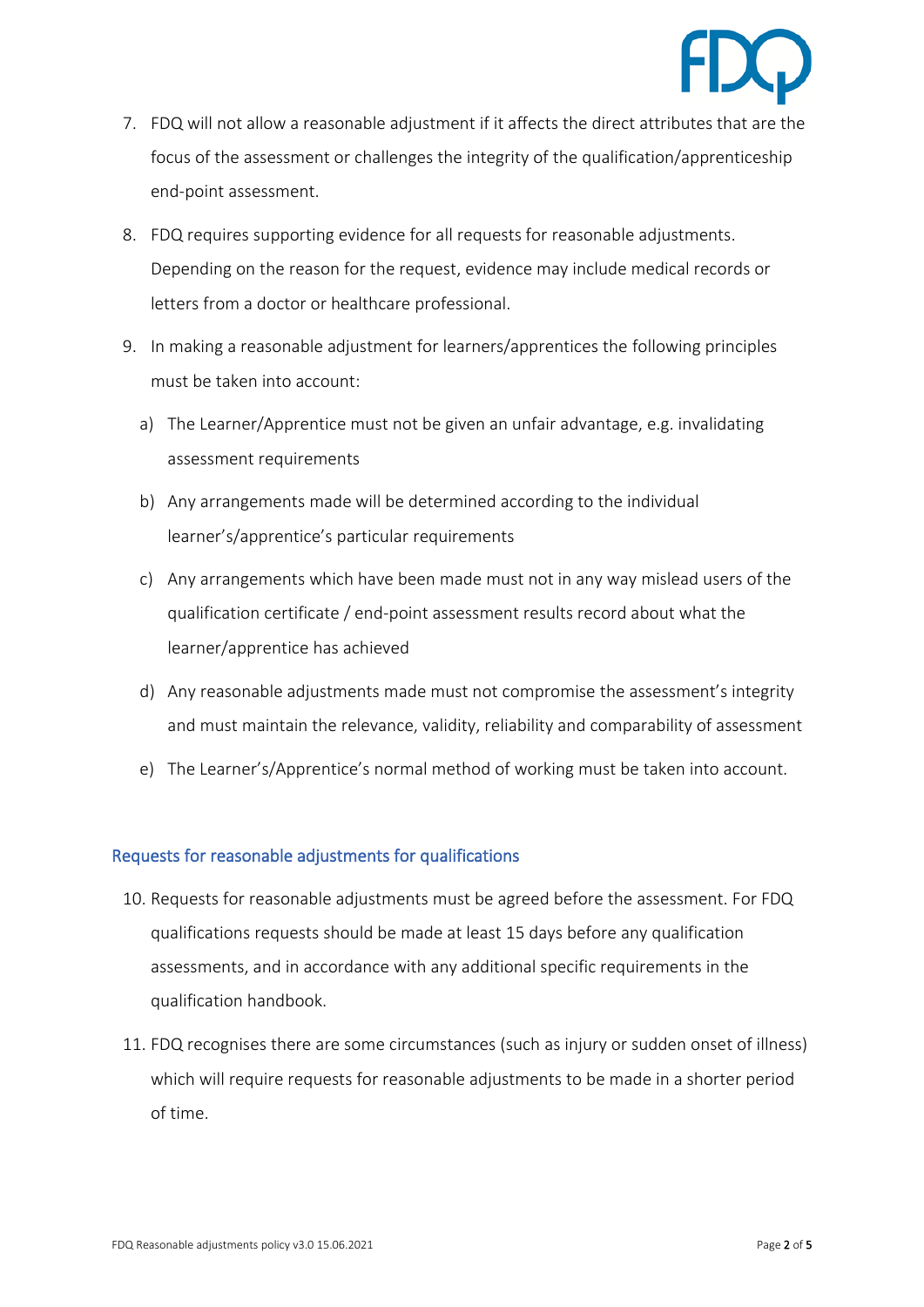

## Reasonable adjustments that can be made by centres for qualifications

- 12. Centres must have policies and procedures in place for identifying and allowing relevant reasonable adjustments. This is confirmed at time of centre approval. The on-going effectiveness of the centre's procedures is monitored by FDQ's external quality assurance arrangements.
- 13. FDQ permits centres to make reasonable adjustments for learners for the following activities, without the need for application to or permission from FDQ:
	- a) questioning of learners for assessments other than externally set and marked tests
		- i. Use of oral tests with the answers recorded by the assessor
		- ii. Use of tape recorder/dictaphone/typescript and additional time (which would normally be an additional 15 minutes in every hour)
		- iii. Reading of questions if other means cannot be used (eg a reader for the apprentice/learner)
		- iv. Adapting the visual presentation of questions, e.g. enlarging the print or using coloured paper and bold fonts
		- v. Modification of the language used (not including technical terms) for learners/apprentices where vocabulary and understanding has been limited by severe hearing impairment
	- b) Internal independent assessment
		- i. Use of a reader and/or scribe. A scribe is someone to whom learners/apprentices dictate their answers during an assessment. The scribe may also read the questions aloud to a learner, if necessary. The reader and/or scribe should have little or no knowledge of the subject being assessed and scribes must record the learner's answers exactly as dictated. The assessment documentation must state that a reader and/or scribe have been used. Extra time would also normally be granted when a scribe is used and learners must be accommodated in a separate room with an invigilator also present
		- ii. Examinations may be completed orally, for example using a tape recorder or Dictaphone - the assessment documentation must state the method that has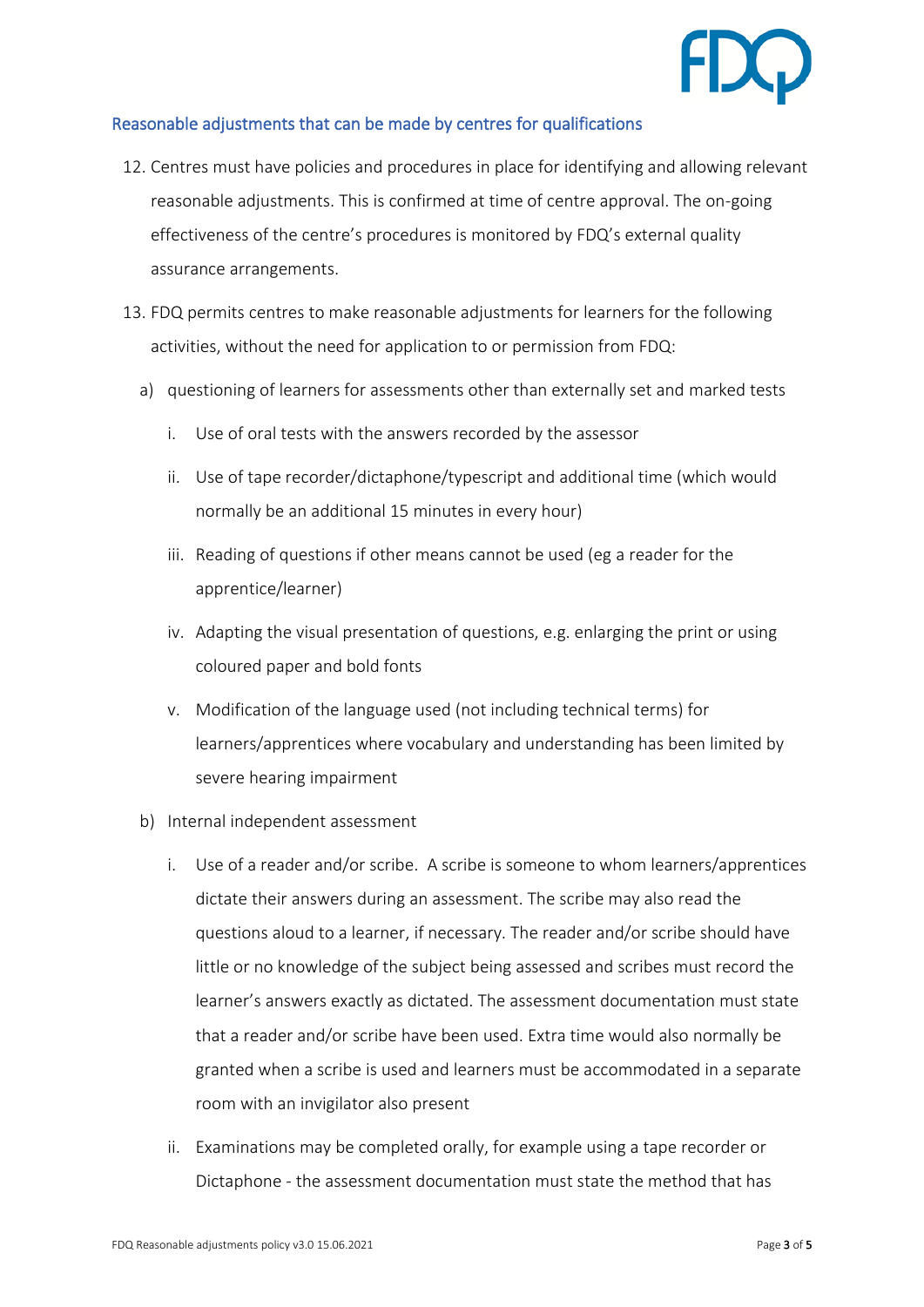

been used and be signed by the invigilator. Again, learners must be accommodated in a separate room.

- 14. The centre must maintain a record of the reasons for granting reasonable adjustments, including any medical evidence that has been taken into account, which must be retained for monitoring at external quality assurance visits.
- 15. There may be some types of qualifications (such as Licences to Practise) for which FDQ will not accept requests for reasonable adjustments.

#### Reasonable adjustments requiring FDQ permission for qualifications

16. Reasonable adjustments for externally set and marked tests and any variation to assessment/examination arrangements, other than those permitted above, must be agreed by FDQ prior to the assessment/examination taking place.

Centres should make a request using the Request for Reasonable Adjustment/Special Consideration application form on the FDQ website and return it to FDQ at least 15 working days prior to the date of the assessment/examination for which the variation is requested. The Request for Reasonable Adjustment application form should be emailed to [fdq@fdq.org.uk](mailto:fdq@fdq.org.uk)

- 17. If, having exhausted these procedures, the centre remains dissatisfied with the outcome it has recourse to FDQ's appeals procedure.
- 18. The centre must record and retain the relevant evidence supporting the application, including relevant medical evidence, for monitoring during external quality assurance activity.
- 19. In the event that the centre is dissatisfied with a decision concerning reasonable adjustments, they should refer to FDQ's enquiry procedure in the first instance. If, having exhausted these procedures, the centre remains dissatisfied with the outcome it has recourse to FDQ's appeals procedure.